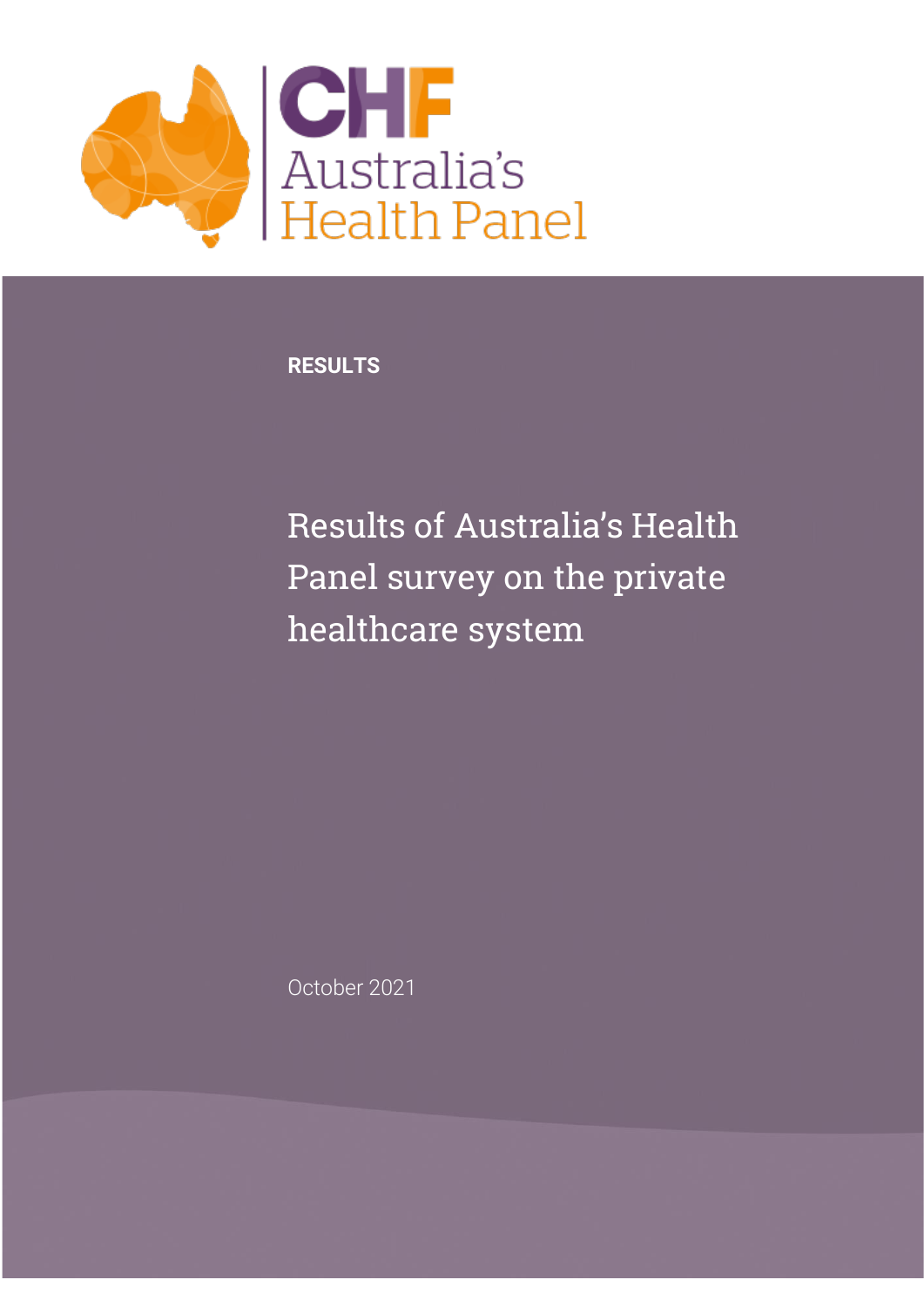Consumers Health Forum of Australia (2021) *Results of Australia's Health Panel survey on the private healthcare system,* Canberra, Australia

> P: 02 6273 5444 E: [info@chf.org.au](mailto:info@chf.org.au)

[twitter.com/CHFofAustralia](http://twitter.com/CHFofAustralia)  [facebook.com/CHFofAustralia](http://facebook.com/CHFofAustralia)

> Office Address 7B/17 Napier Close Deakin ACT 2600

#### Postal Address

PO Box 73 Deakin West ACT 2600

*Consumers Health Forum of Australia is funded by the Australian Government as the peak healthcare consumer organisation under the Health Peak and Advisory Bodies Programme*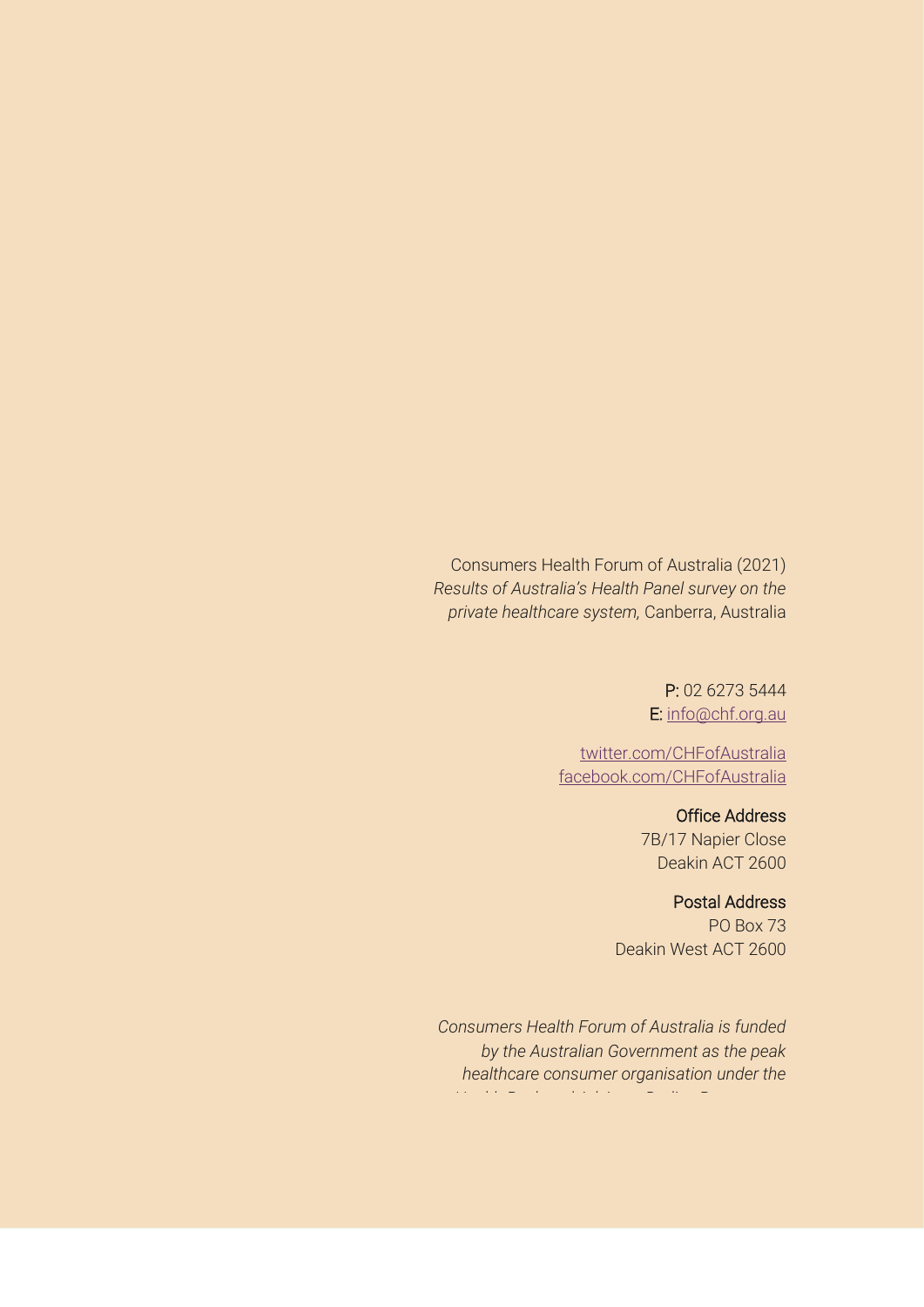# **Contents**

| Private Health Insurance Holders 5   |  |
|--------------------------------------|--|
|                                      |  |
|                                      |  |
|                                      |  |
|                                      |  |
|                                      |  |
| Private Health Insurance Lapsers  11 |  |
| No Private Health Insurance  13      |  |
| The Private Health System14          |  |
|                                      |  |
|                                      |  |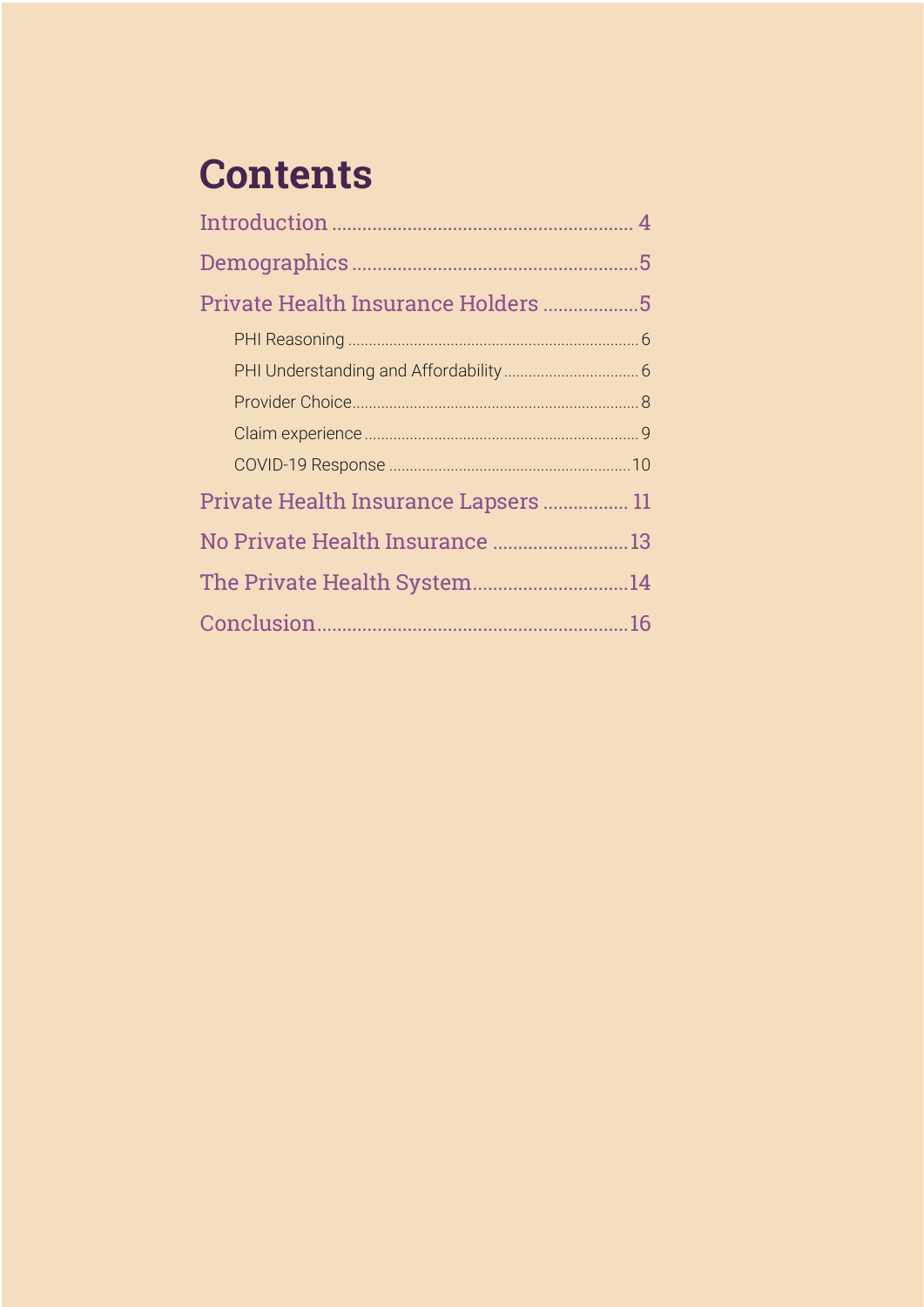### <span id="page-3-0"></span>Introduction

*"At the moment we have a system that hasn't been designed but instead has developed over time and therefore doesn't meet Australia's health care needs. Out of pocket costs and the way that some charges are covered by Medicare/insurance but others are not is a significant part of the problem, but not the only one. We need a system that is designed to meet Australia's needs. Once we've decided on this, we need to decide what the roles of the public and private systems are and then decide how to pay for them, including how insurance will work. If insurance is to exist, then things like significant out of pocket costs, and non-covered items, must be removed so that insurance is truly insurance and not some weird hybrid that doesn't meet people's needs."*

– AHP Panellist

On 9 September 2021 the President of the Australian Medical Association, Dr Omar Khorshid, [announced that he will call for a national summit](https://www.ama.com.au/ama-rounds/10-september-2021/articles/time-right-significant-private-health-reforms) aimed at reforming the private healthcare sector.

It is widely asserted that there are fundamental problems with the private health system in Australia. Having paid thousands of dollars in premiums, insured consumers often face significant gap fees for private services. [Medical devices cost 30-40% more than they do in other](https://www.privatehealthcareaustralia.org.au/about-us/advocacy/prostheses-reform/)  [countries](https://www.privatehealthcareaustralia.org.au/about-us/advocacy/prostheses-reform/) and the industry has been analysed by respected commentators as [being in a "death](https://grattan.edu.au/news/private-health-insurance-death-spiral-continues/)  spiral" as y[oung people increasingly opt-out.](https://grattan.edu.au/news/private-health-insurance-death-spiral-continues/) Additionally the COVID-19 pandemic has [led to](https://www.insurancebusinessmag.com/au/news/breaking-news/private-health-insurance-sector-sees-profitability-improve-302562.aspx)  [major spikes in profits](https://www.insurancebusinessmag.com/au/news/breaking-news/private-health-insurance-sector-sees-profitability-improve-302562.aspx) for private health insurers as Australian's continue to pay their monthly premiums but [are unable to claim on benefits.](https://www.accc.gov.au/media-release/health-funds-pay-policyholders-500-million-less-due-to-covid-19)

[CHF has previously called for](https://chf.org.au/media-releases/health-insurance-needs-deep-diagnosis) a Productivity Commission inquiry to examine government funding of the health system and the role subsidised private health insurance plays.

We [previously ran a survey of consumers](https://chf.org.au/sites/default/files/chf_survey_report_-_private_health_insurance.pdf) on their costs and experiences with private health insurance in 2015 and believe that the time is ripe for us to see how things have changed in the consumer view. So the October/November 2021 Australia's Health Panel survey asked what Australia's Health Panel thought about the private health system in Australia.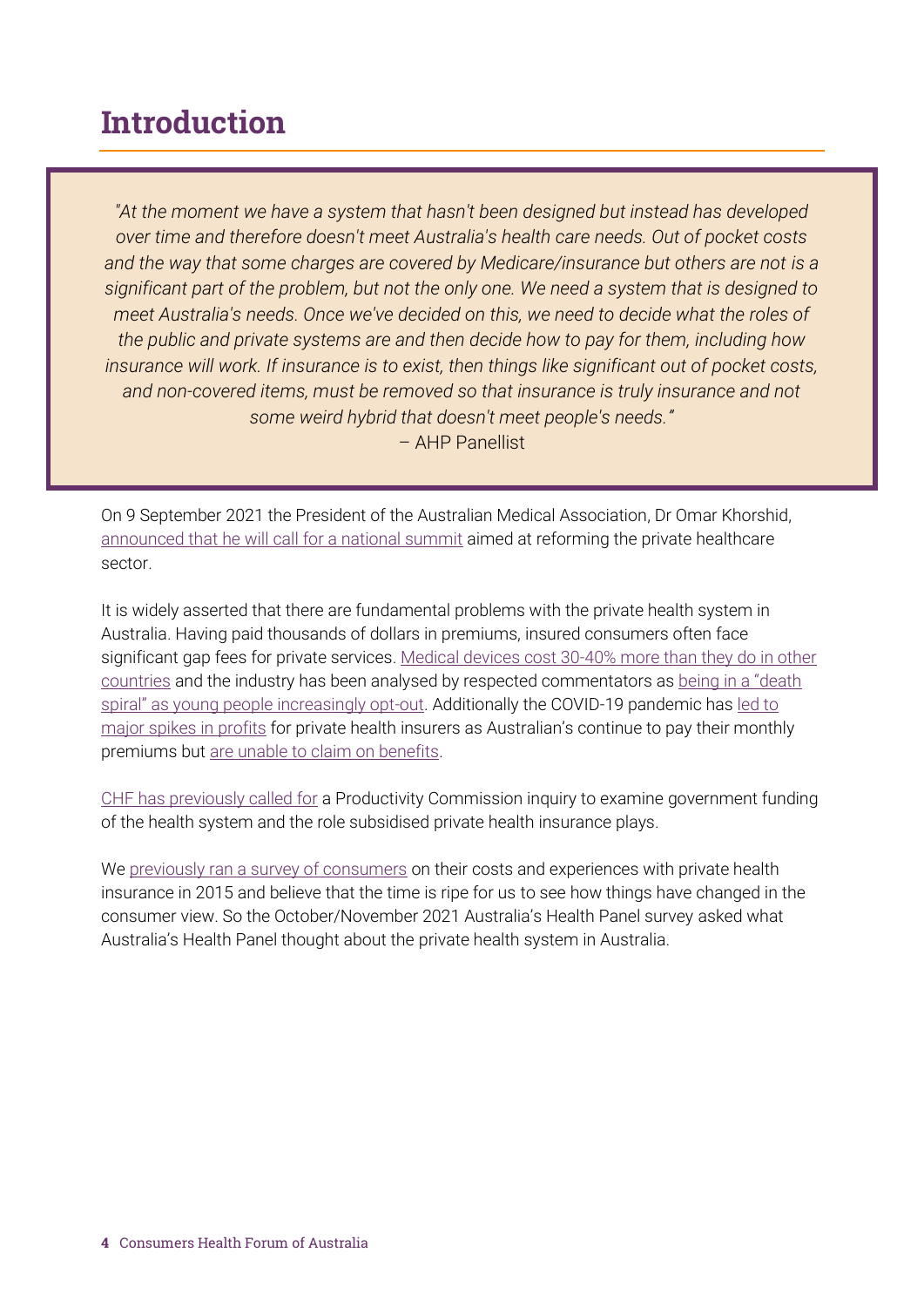## <span id="page-4-0"></span>**Demographics**

For this survey 192 panellists participated. They were mostly female (79%), aged 56 or older (67%) and lived in major cities of more than 250,000 people (71%). Panellists came from across every state and territory. Panellists generally reported as being reasonably healthy, with only 10% reporting they were in poor health while on 66% reported they were in good or excellent health. Additionally, 2% identified as Aboriginal or Torres Strait Islander, 8% as LGBTIQA+, 8% as culturally or linguistically diverse and 17% as a person with a disability.

Panellists overwhelmingly had Private Health Insurance (PHI) *–* with 81% currently having it, 14% previously having it and only 6% never having had it. No panellists were unsure as to whether they did or didn't have PHI.

### <span id="page-4-1"></span>Private Health Insurance Holders

Panellists who currently hold PHI overwhelmingly had "Hospital and Extras" (80%), with an additional 14% having just Hospital and the remaining 6% having only Extras. 0% reported they were unsure what type of PHI they held. Within those who had Hospital PHI, Gold coverage was the most common (48%) and Silver the next most common (30%). Bronze was the least common (6%), with more panellists having Basic (8%) or being unsure what level they had (8%).

Panellists with PHI were long term users of the system, with 77% having had PHI for over 20 years and 14% having had it for 11-20 years. Correspondingly most panellists (64%) had not paid a Lifetime Health Cover penalty on their hospital premiums, although a sizeable minority (24%) were unsure if they'd paid a penalty.

Given the age profile of the participating panellists, this skew towards the higher levels and longer periods of coverage is unsurprising as it reinforces [previous research and reporting has](https://www.aihw.gov.au/reports/australias-health/private-health-insurance)  found that increasing numbers [of people have PHI as they age.](https://www.aihw.gov.au/reports/australias-health/private-health-insurance)

*"Greatest reasons for keeping private health insurance: I have the Dr* [sic] *of my choice, I have treatment when I want it, there are no waiting lists."* – AHP Panellist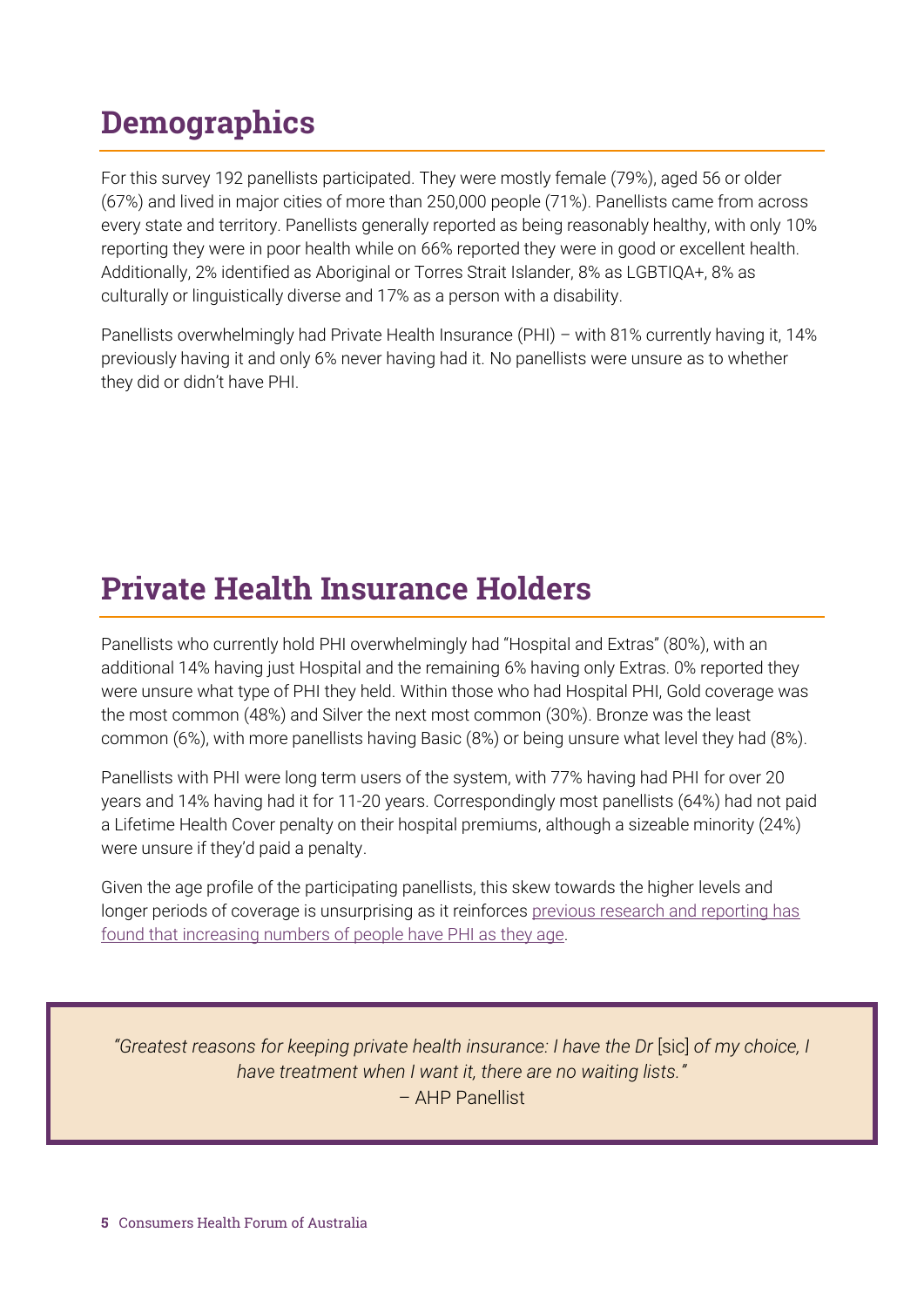### <span id="page-5-0"></span>*PHI Reasoning*

When asked *why* they had PHI, the only two reasons selected by a majority of panellists were a shorter wait time due to public waiting lists being too long (69%) and having a choice of doctor (57%). This suggests that there are a myriad of reasons that collectively cause people to decide to take out PHI. Notably there was no overall sentiment that private treatment was better than public treatment, with only 27% of panellists selecting that option. For the full breakdown of reasons see Table 1.

| Table 1- Panellist responses to question "What are all the reasons that you are covered by Private Health Insurance?" |
|-----------------------------------------------------------------------------------------------------------------------|
|                                                                                                                       |

| <b>Reason for having Private Health Insurance</b>                                                                              | % Selected |
|--------------------------------------------------------------------------------------------------------------------------------|------------|
| A shorter wait for treatment-public hospital waiting lists are too long                                                        | 69%        |
| To have a choice of doctor                                                                                                     | 57%        |
| General security/peace of mind- want to avoid getting charged fees and costs in the                                            | 43%        |
| absence of insurance e.g. Ambulance fees<br>Makes treatment affordable that I otherwise would not get e.g. Extras benefits for | 42%        |
| Dental.                                                                                                                        |            |
| I or my family are elderly/getting older and are likely to need treatment that can be                                          | 37%        |
| expensive if not covered by private health insurance                                                                           |            |
| To not rely on public healthcare system and not take public health resources from                                              | 34%        |
| those who can't afford private health                                                                                          |            |
| To avoid financial penalties e.g. the Medicare Levy, Lifetime Cover Surcharge etc                                              | 31%        |
| I or my family members have an illness/condition that requires treatment that can be                                           | 30%        |
| expensive if not covered by private health insurance                                                                           |            |
| Allows treatment as private patient- private health treatment is better quality than                                           | 27%        |
| public health                                                                                                                  |            |
| For the tax benefits e.g. the PHI rebate                                                                                       | 10%        |
| No particular reason- I have just always had private health insurance.                                                         | 4%         |
| I and my partner are thinking of having a baby                                                                                 | 3%         |
| I am covered under my parents/family policy that someone else organises and pays                                               | 1%         |
| for                                                                                                                            |            |
| I get private health cover through my job                                                                                      | 1%         |
| I require private health cover for my job                                                                                      | $0\%$      |
| Other (please specify)                                                                                                         | 6%         |

In the free text 'Other (please specify)' section, panellists mostly expanded upon other listed options however one additional benefit highlighted was the ability to have privacy e.g. your own room, when being treated as a private patient.

#### <span id="page-5-1"></span>*PHI Understanding and Affordability*

Only 27% of panellists reported that they had a complete understanding of what was covered by their PHI and to what extent, while an additional 55% reported they 'had a general idea but didn't know the specifics'. Given both the demographic profile of the participating panellists and the length of time they'd had PHI, having only 27% with a complete understanding is a concerningly low proportion. This suggests that the wider Australian population could have limited understanding of their PHI coverage and be at risk of getting "caught out" on the details when going to use their PHI.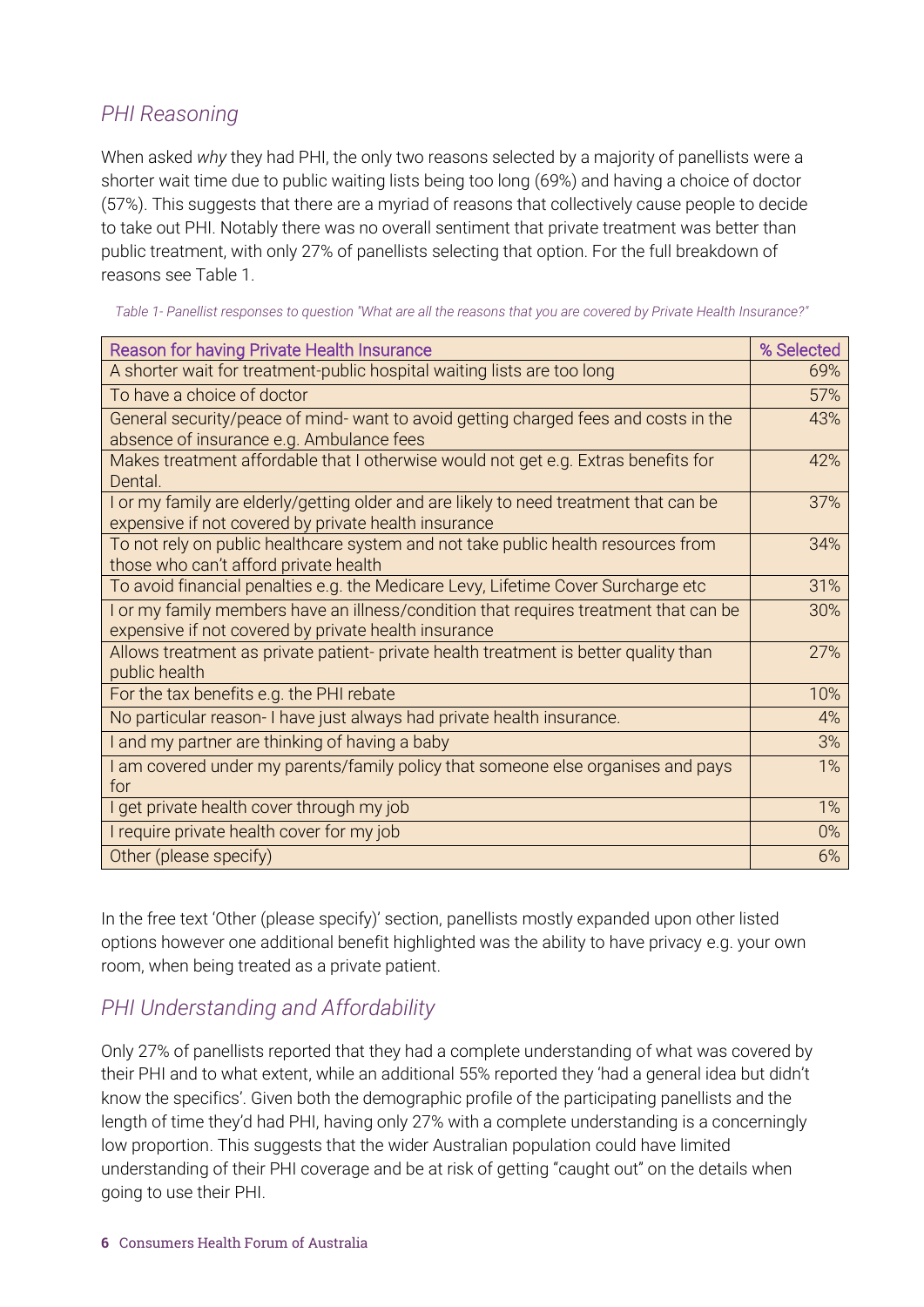When asked if they believe that PHI was affordable, only 18% of panellists believed it was, with an additional 37% reporting that it was maybe affordable. Similarly, only a small minority (14%) believed that they were getting value for money from their PHI and a majority (51%) believed it *definitely* was not value for money.

When PHI costs are considered as a proportion of household income, it was found that the proportions had remained relatively static since CHF's previous research in 2015 (see Table 2). This indicates that the unaffordability of private health has been an issue for some time and is not a recent problem e.g. induced by the COVID-19 pandemic.

|         | 2015- "Combined insurance premiums and | 2021- "How much of your overall      |
|---------|----------------------------------------|--------------------------------------|
|         | out-of-pocket expense as percentage of | household expenses does your private |
|         | household income" (n=407)              | health insurance cost?" (n=135)      |
| $2\%$   | 16%                                    | 20%                                  |
| 2%-3.9% | 25%                                    | 20%                                  |
| 4%-5.9% | 19%                                    | 24%                                  |
| 6%-7.9% | 13%                                    | 12%                                  |
| 8%-9.9% | 8%                                     | 6%                                   |
| >10%    | 19%                                    | 19%                                  |

*Table 2- Comparison of proportion of household finances spent on PHI in 2016 and 2021.*

The only movement in the last six years appears to be out of the 2-3.9% range, but in either direction with both the <2% and the 4%-5.9% groups increasing. It is not clear from this data what could be causing this dual movement, so further investigation in this area of proportional expense is warranted.

*"Recently we tried to access a private hospital for my son as they had a range of outpatient programs that would be beneficial for his condition. We could not afford the fees that they charged. One appointment cost more than a weekly disability payment making it impossible for any person who does not have alternative income or support. They are the only hospital that offer these programs but they are out of our price range. "*  – AHP Panellist [Note- Panellist has "Silver" level Hospital PHI]*.*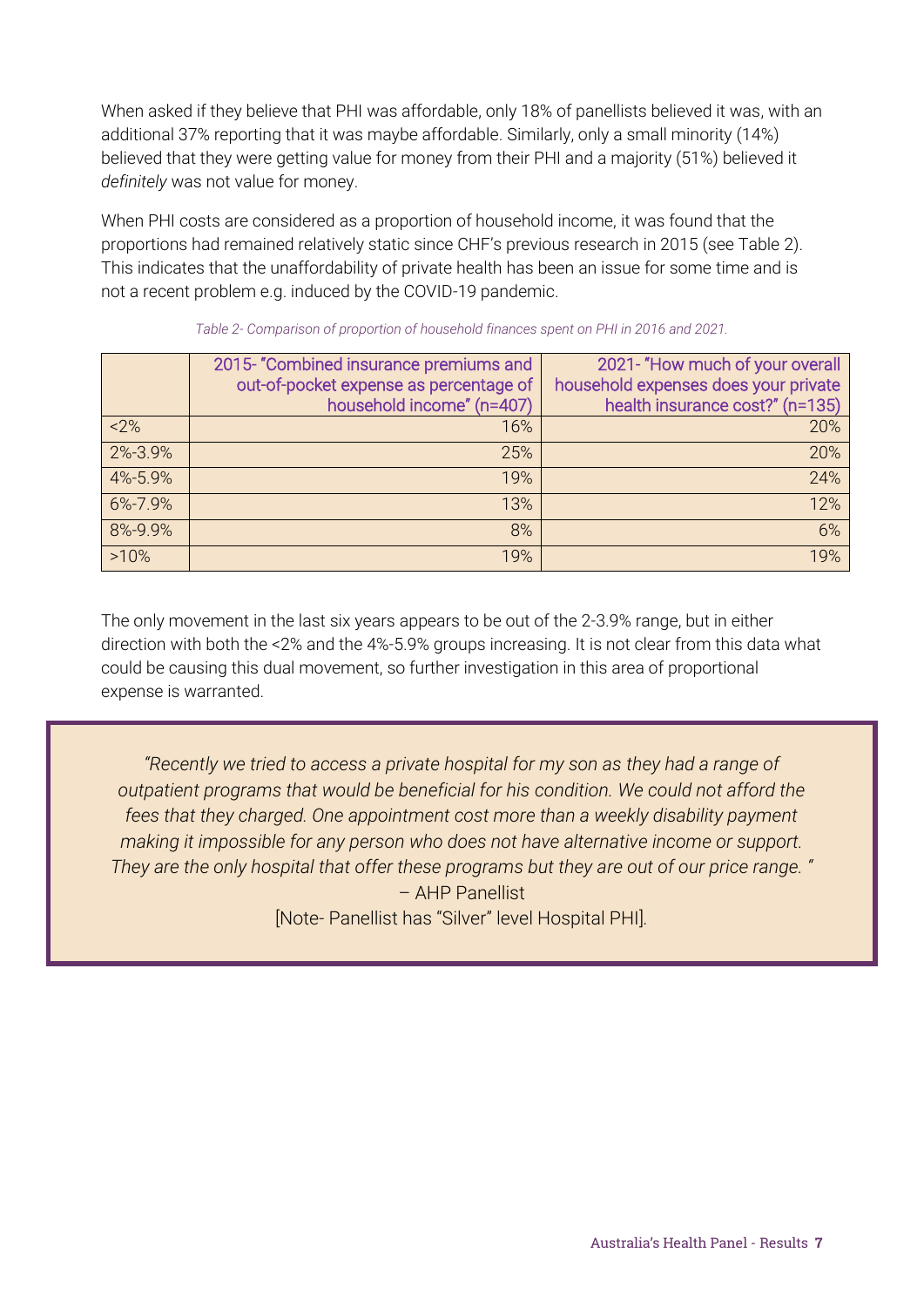### <span id="page-7-0"></span>*Provider Choice*

Interestingly most panellists had changed their PHI provider either once (45%) or multiple times (23%) which shows a propensity to 'shop around' and not 'set and forget' with a specific provider. Recurring reasons for why panellists had changed their provider were:

- They found or were offered a better deal in terms of coverage or costs by a different provider.
- Their previous provider had raised costs or reduced coverage to an unacceptable degree.
- Their personal circumstances had a major change e.g. got married, had children, partner passed away, got a new job (with PHI benefits), they moved where they lived.
- They had a negative experience with a previous provider e.g. bad customer service, poor treatment when making a claim.

*"You get nothing for being loyal and staying with the same fund, provided you take the same level of cover there are no waiting periods."* – AHP Panellist

Recurring reasons for why panellists had not changed their PHI provider included:

- Having had a condition develop since taking out their PHI which would cause them to be penalised if they switched.
- Being concerned that they might miss some 'fine print' in switching and get caught out with not being covered when they need it.
- Liking the non-profit nature of their current provider.
- Getting a discount on the costs through a corporate package making it the most affordable one.
- Not having the time, capacity or inclination to compare different provider options.
- Having done some comparisons and finding that they couldn't get a better deal elsewhere.
- Loyalty.

*"We have an old insurance cover that if we changed now, it would cost more and cover less, we are still covered for maternity care! We are quite elderly."* – AHP Panellist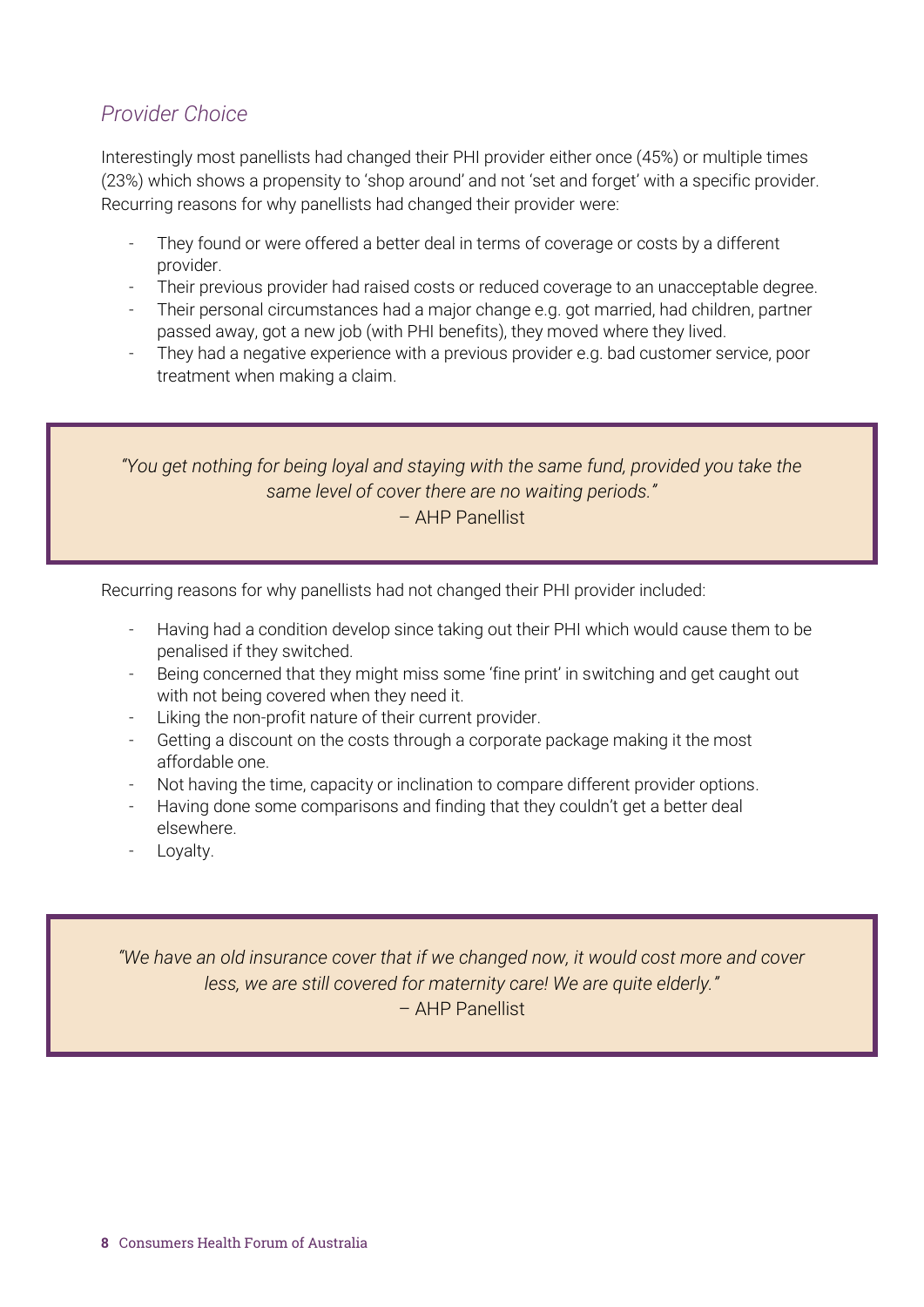A large majority of panellists reported that they had 'shopped around' to see if their current PHI was the best option available for them, with the main variation being how often they had checked. A slim majority (51%) reported that they checked once every few years, with 22% reported they had checked once (when they initially signed up) and 13% checked at least once per year. The remaining 14% reported they had never shopped around.

*"You really need to shop around regularly. Our fees were going up every year and when we shopped around we were able to get the same cover for significantly lower cost."* – AHP Panellist

However only a minority (31%) reported they had used the official Government website privatehealth.gov.au to look at different options. Most panellists (53%) reported they had never even heard of the website and an additional 12% reported they'd heard of it but not used it. Given the large number of panellists who do look to 'shop around' with different PHI providers, these low levels of awareness and use of the government website are concerning, highlighting the need for these independent resources to be better promoted.

#### <span id="page-8-0"></span>*Claim experience*

Panellists generally made active use of their PHI with 69% having made a claim within the last three months (see Figure 1). Favourably panellists also generally found the process of making a claim to be either very easy (65%) or easy (20%).



*Figure 1- Panellist responses to question "When did you last make a claim on your private health insurance?"*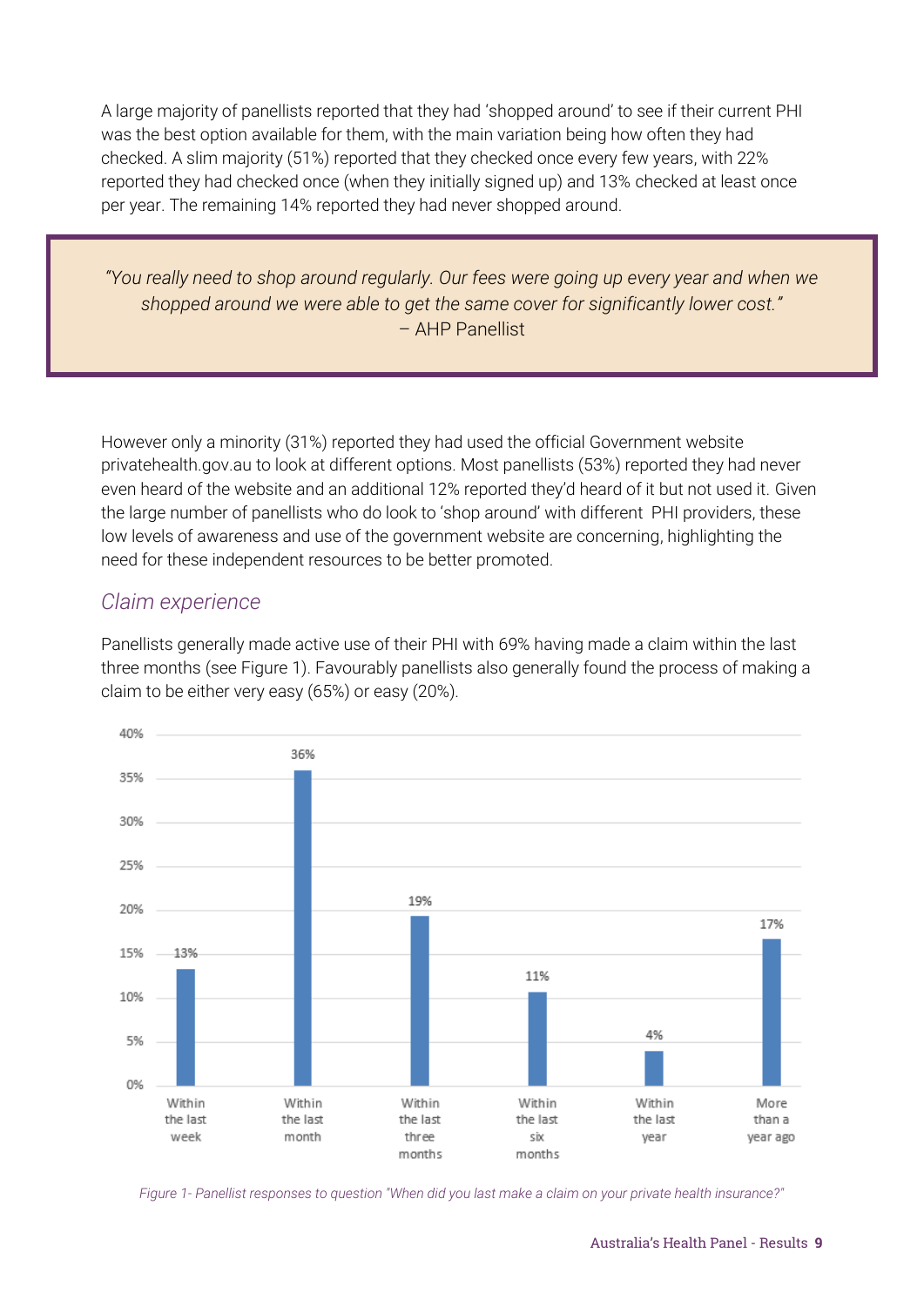However, in less positive results, the majority of panellists (83%) did not have the entirety of their healthcare costs covered by their PHI claim. Of concern was that only a minority (44%) expected there to be a gap payment, while nearly as many (40%) had their claim cover less of the treatment cost than they expected. Which reinforces the earlier finding that consumers are unfamiliar with the details of their PHI and at risk of getting "caught out".

*Private hospital cover is very straightforward and, with one exception, I have never had any problems with it. Extras cover, however, is a minefield and does need review. My most recent claim, on dental treatment, has proven incredibly difficult as the problem is a mixture of errors by the dental practice and rigidity on the part of the health insurer.* – AHP Panellist

### <span id="page-9-0"></span>*COVID-19 Response*

Despite the statements put out by many PHI providers that they would 'give back' the profits generated during the COVID-19 pandemic, the majority of panellists (64%) reported that their PHI provider had not offered anything and they had not received anything.

For the minority of people who did report they had received a benefit from their provider, by far the more common was 'discounted or free coverage for a period of time' (17%), with direct refund of money a distant second (7%).

Given this, it is perhaps unsurprising that panellists were overwhelmingly unsatisfied with the response. Only 14% of panellists reporting they were satisfied with what their provider had returned to them to them. This dropped to only 8% if those who hadn't been promised anything, and thus had no prior expectations/knowledge before completing the survey, were included.

This is an unambiguously strong indication that the broader Australian public is not satisfied with how the actions of PHI providers have measured up with the promises that were made.

*Medibank provided an acceptable & appropriate refund in 2020 though not advertised well. In 2021, particularly for Victorians it was disgraceful: 5 days…worth nothing. Yet services were restricted just like 2020 for a comparable period of time.* – AHP Panellist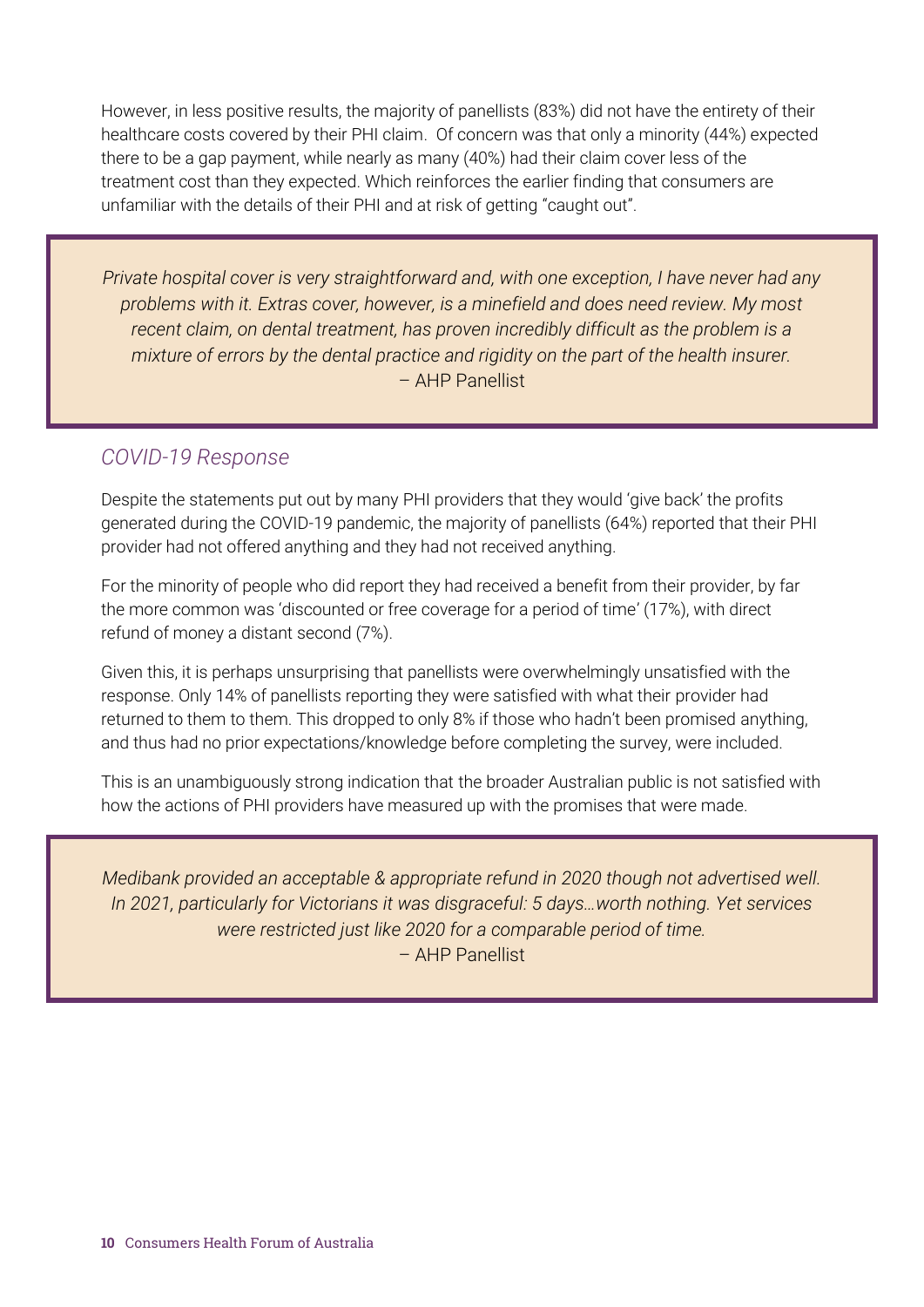# <span id="page-10-0"></span>Private Health Insurance Lapsers

When explaining why they had stopped having PHI, this subsection of panellists most commonly cited the costs as the underlying reason. The top three reasons were all around different areas of cost: it simply being unaffordable/too expensive (78%), it not being value for money (67%) or dissatisfaction about having to pay out-of-pocket costs on top of their monthly premiums (44%). This reinforces the previous finding that cost and unaffordability are major issues within the private health system. See Table 3 for the full breakdown of reasons.

| Reason for stopping Private Health Insurance                                   | % Selected |
|--------------------------------------------------------------------------------|------------|
| I couldn't afford it as it's become too expensive                              | 78%        |
| There is a lack of value for money and it's not worth the cost                 | 67%        |
| I became disillusioned about having to pay out of pocket costs or gap fees for | 44%        |
| individual services as well as monthly premiums                                |            |
| For me Medicare cover is sufficient                                            | 30%        |
| I went on to a Pensioner/Veteran's affairs/health concession card              | 30%        |
| It's just not high priority for me                                             | 11%        |
| I became a high risk category and couldn't get coverage                        | 7%         |
| I don't need medical care --- I am in good health and have no dependants       | 7%         |
| I am prepared to pay costs of treatment from own resources                     | 7%         |
| I refuse to pay for both Medicare and private health insurance premiums        | 4%         |
| I was added on to someone else's insurance e.g. my family insurance, work      | $0\%$      |
| insurance                                                                      |            |
| Other (please specify)                                                         | 11%        |

*Table 3- Panellist responses to question "Why did you stop having private health insurance?"*

In the Other (please specify), an additional reason emerged of panellists giving up PHI as the facilities they attended were not able to give them the 'benefits' they were paying for e.g. they weren't able to get a private room in a hospital as the hospital ward was overcrowded.

*"I felt tricked and cheated to "run for cover", first time I claimed turns out I was not covered so I stopped paying. Now the 30% penalty is a huge disincentive"* – AHP Panellist

These panellists generally reported that they had looked around to see if there was a better option for them (54%), although again only a minority (26%) had used the Government website [privatehealth.gov.au.](https://consumerhealthforum.sharepoint.com/sites/PolicyTeam2/Data%20%20Research/Australia) Reinforcing the previous finding that there is a significant lack of awareness and underutilisation of this Government service.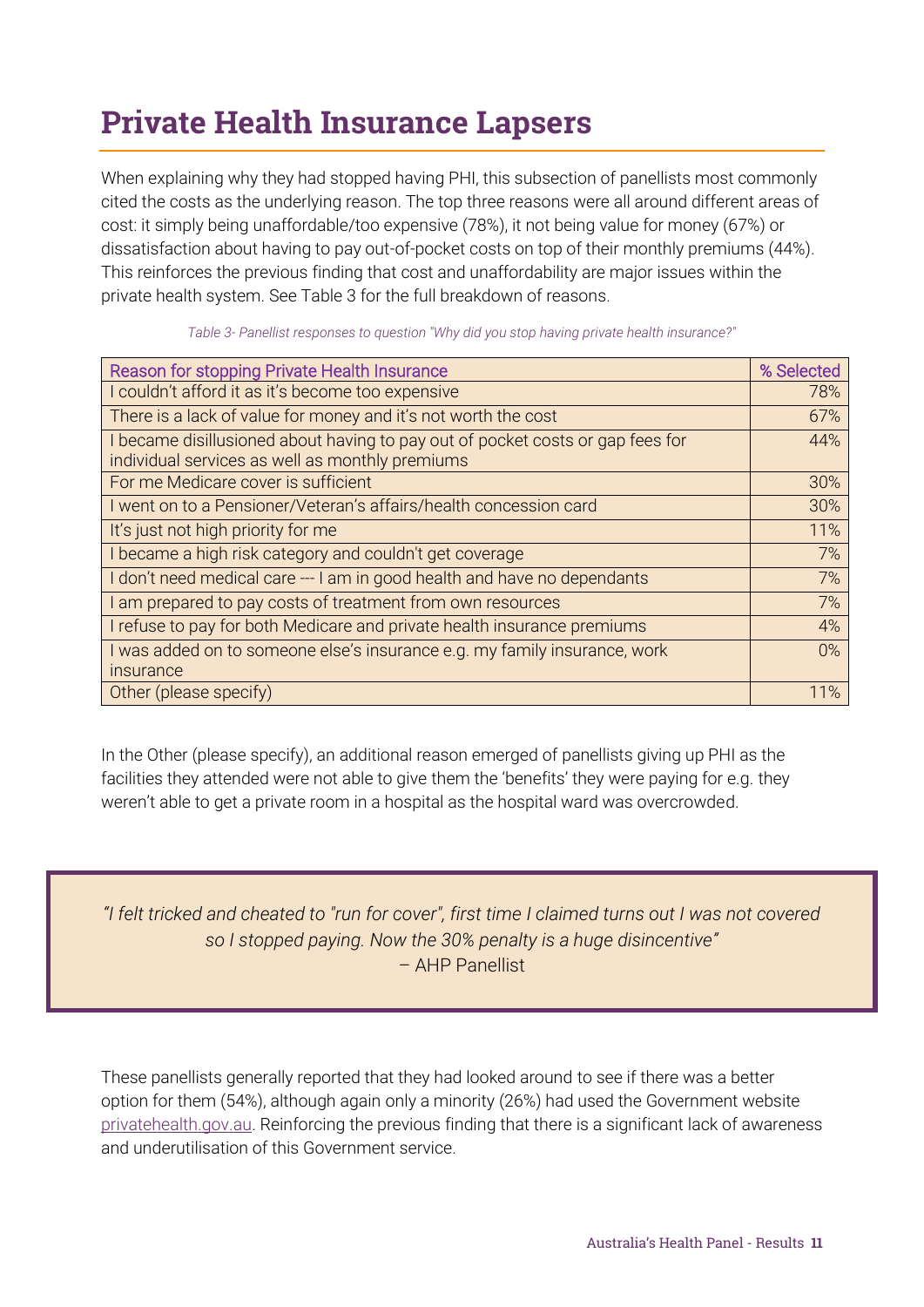When asked what would need to change in order for them to re-acquire PHI, the common responses amongst the panellists were:

- A reduction in the premiums so that it was a more affordable item relative to people's income and other expenses
- An increase in what was covered by private health insurance to make it better value for money
- Removal of gap payments
- Removing or reducing the financial penalty, i.e. Lifetime Health Cover loading, for signing up 'late'
- Nothing. In other words, no conceivable changes to the system would have them reacquire PHI.

*"Lower costs. No co-payments. Coverage of everything. Medicare Private told me that they would no longer cover me for hip and knee replacements on my plan, so I moved to Extras only. Then after a while decided that it might cost less just to pay [for healthcare] myself."* – AHP Panellist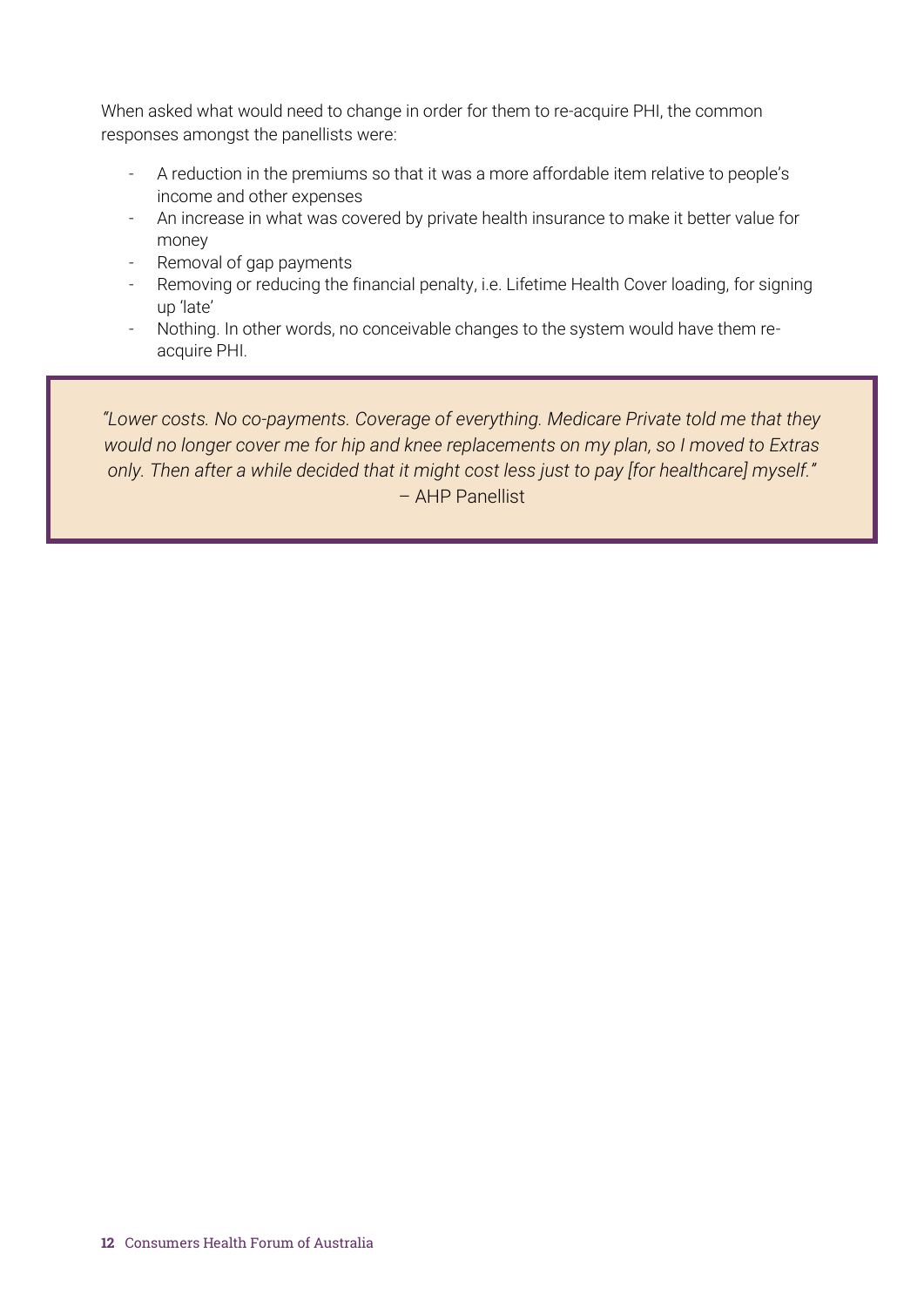# <span id="page-12-0"></span>No Private Health Insurance

When explaining why they had never obtained PHI, this subsection of panellists most commonly indicated that "there is a lack of value for money and it's not worth the cost" (see Table 4). Further reinforcing the previous findings around the systemic issue of cost and affordability. although limited conclusions can be drawn for this group given the small sample size (n=11).

| Reason for not having Private Health Insurance                                                                                | % Selected |
|-------------------------------------------------------------------------------------------------------------------------------|------------|
| There is a lack of value for money and it's not worth the cost                                                                | 64%        |
| I can't afford it as it's too expensive                                                                                       | 36%        |
| I am disillusioned about having to pay out of pocket costs or gap fees for individual<br>services as well as monthly premiums | 36%        |
| I have a Pensioner/Veteran's affairs/ health concession card                                                                  | 27%        |
| For me Medicare cover is sufficient                                                                                           | 27%        |
| I am prepared to pay costs of treatment from own resources                                                                    | 18%        |
| I'm in a high risk category and can't get coverage                                                                            | 9%         |
| I don't need medical care --- I am in good health and have no dependants                                                      | 9%         |
| I refuse to pay for both Medicare and private health insurance premiums                                                       | 9%         |
| It's just not high priority for me                                                                                            | 9%         |
| I am included in someone else's cover e.g. family cover, work cover                                                           | 9%         |
| Other (please specify)                                                                                                        | 27%        |

*Table 4- Panellist responses to question "Why do you not have private health insurance? "*

Only a minority of these panellists (33%) had 'shopped around' to see if there was a PHI option that would work for them and a minority (25%) had used the official government website privatehealth.gov.au, with 50% having never heard of the website. Again, it is not possible to draw strong conclusions from these statistics given the small sample size, this does support the findings for the other subgroups that the Government website is being systematically underutilised and not known about.

When asked what could change in order to make them take out PHI, echoing the PHI Lapsers this subgroup of panellists reported two factors:

- Abolishing the Lifetime Health Cover loading, as the additional cost was a major disincentive for them to join now
- Improving the balance between the benefits (i.e. services covered) and the costs (i.e. premiums and gap payments), as currently it was not value for money.

*The age based loading is the deciding factor for me. I was not in a financial position to purchase when I turned 30 and when my financial position improved the loading just makes me angry. I am healthy and would definitely purchase insurance if the loading wasn't in place.* – AHP Panellist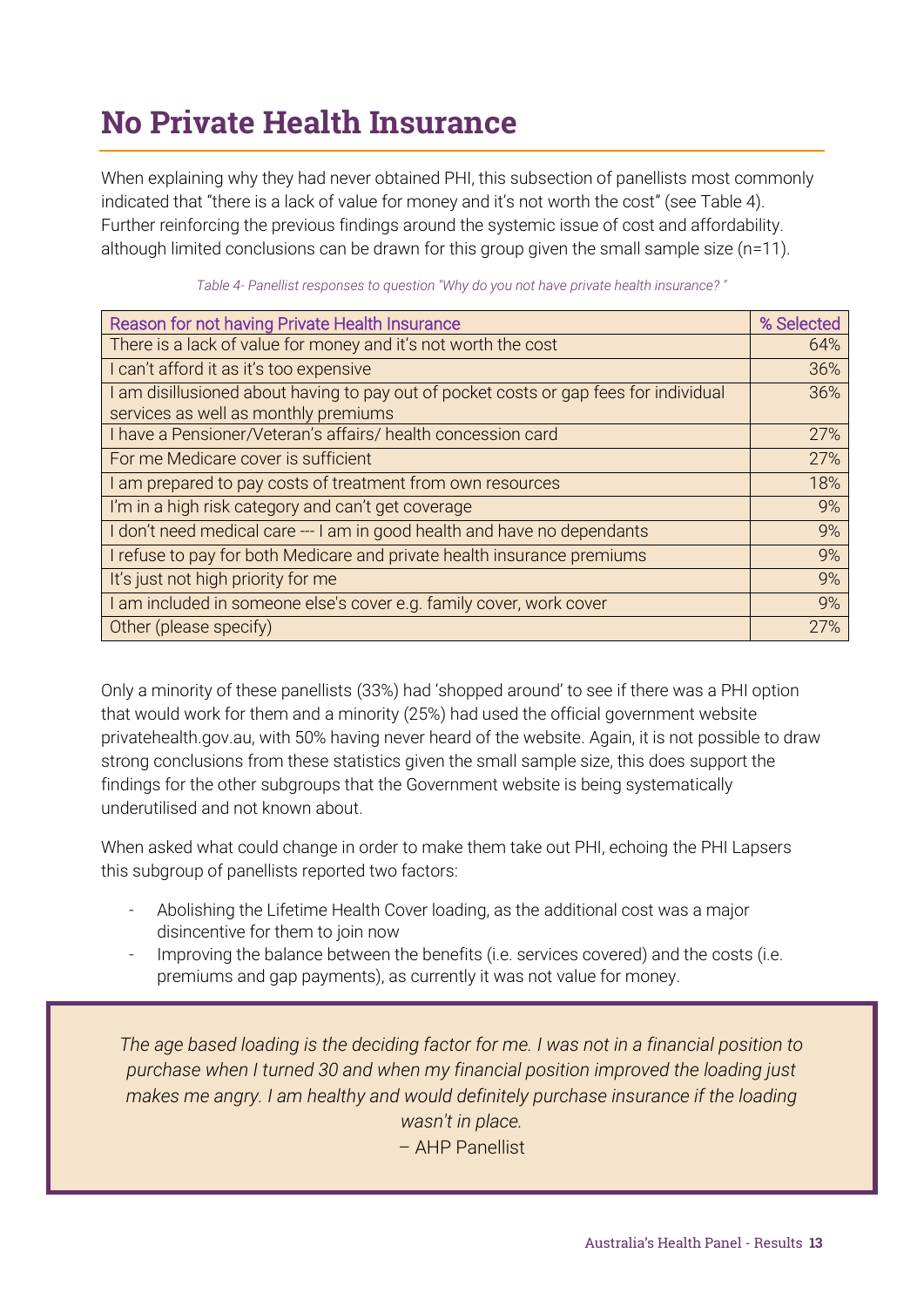## <span id="page-13-0"></span>The Private Health System

In regard to the broader health system, panellists were split as to whether they supported the current 'two pillar' system of public health (via Medicare) and private health: 38% supported it, 35% did not support it and the rest were uncertain, see Figure 2.



*Figure 2- Panellist responses to question "Do you support Australia's current "two pillar" healthcare system of public care via Medicare and private care via private health?"*

Panellists were also somewhat split as to whether they believed that the private system reduced the pressure on the public system: the plurality believed it did (44%) and a further 24% believed that maybe it did, with 27% believing it did not and the remaining 5% being unsure. Despite this, panellists did not think that the current public health system would be able to cope if the private system was abolished - only 5% believed it would while a slim majority (56%) believed that it would not. A further 28% believed that the public health system could cope but only if the public funding given to the private health system was redirected to the public system (see Figure 3).



*Figure 3- Panellist response to question "Do you believe that the public health system would be able to cope with the extra demand if the private health system was abolished?"*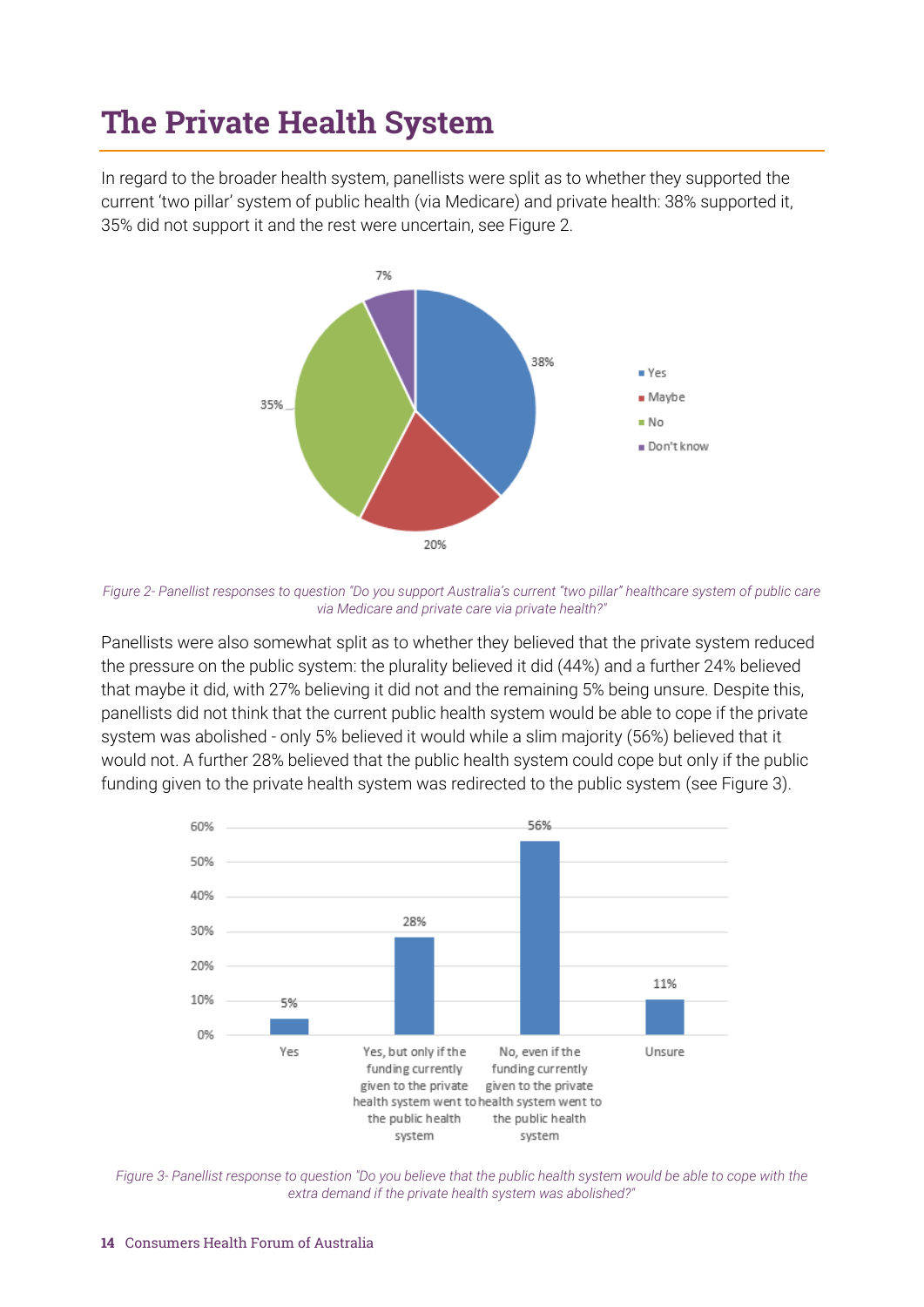On the question of Government funds and subsidies going into the private health system, currently between \$6-12 billion, the plurality of panellists (48%) believed that that money would be better spent funding public health services and a further 27% thought it might be better off being spend on public health services. Only 18% did not believe it would be better spent that way and 7% were uncertain. This suggests that there would be support from the community in redirecting public funding currently spent subsidising the private health sector into funding for public health services.

When asked which types of private health providers should be eligible to receive government support, 40% thought it should be just non-profit providers, 24% thought it should be all (for-profit and not-for-profit) providers and only 1% thought it should be just for-profit providers. 19% thought that no private health providers should get government subsidy and the remaining 18% were unsure (see Figure 4). Collectively this suggests that most people would likely be favourable towards not-for-profit private health providers receiving government subsidies but they are not comfortable with for-profit providers receiving those same subsidies.



*Figure 4- Panellist response to question "Currently the Government provides approximately \$6-12 billion in subsidies every year to the private health sector, which is made up of both non-profit and for-profit providers. Which of the following best aligns with your view?"*

Panellists were strongly in favour of a formal and independent investigation (e.g. a Productivity Commission investigation) into the private healthcare system being conducted with 77% believing such an investigation was needed.

*A Productivity Commission Inquiry is needed* – *if only a step towards getting something done to reduce the costs of devices, medical equipment and drugs*– *where we pay far more than other countries and risk having 'old' products dumped on Australia.* – AHP Panellist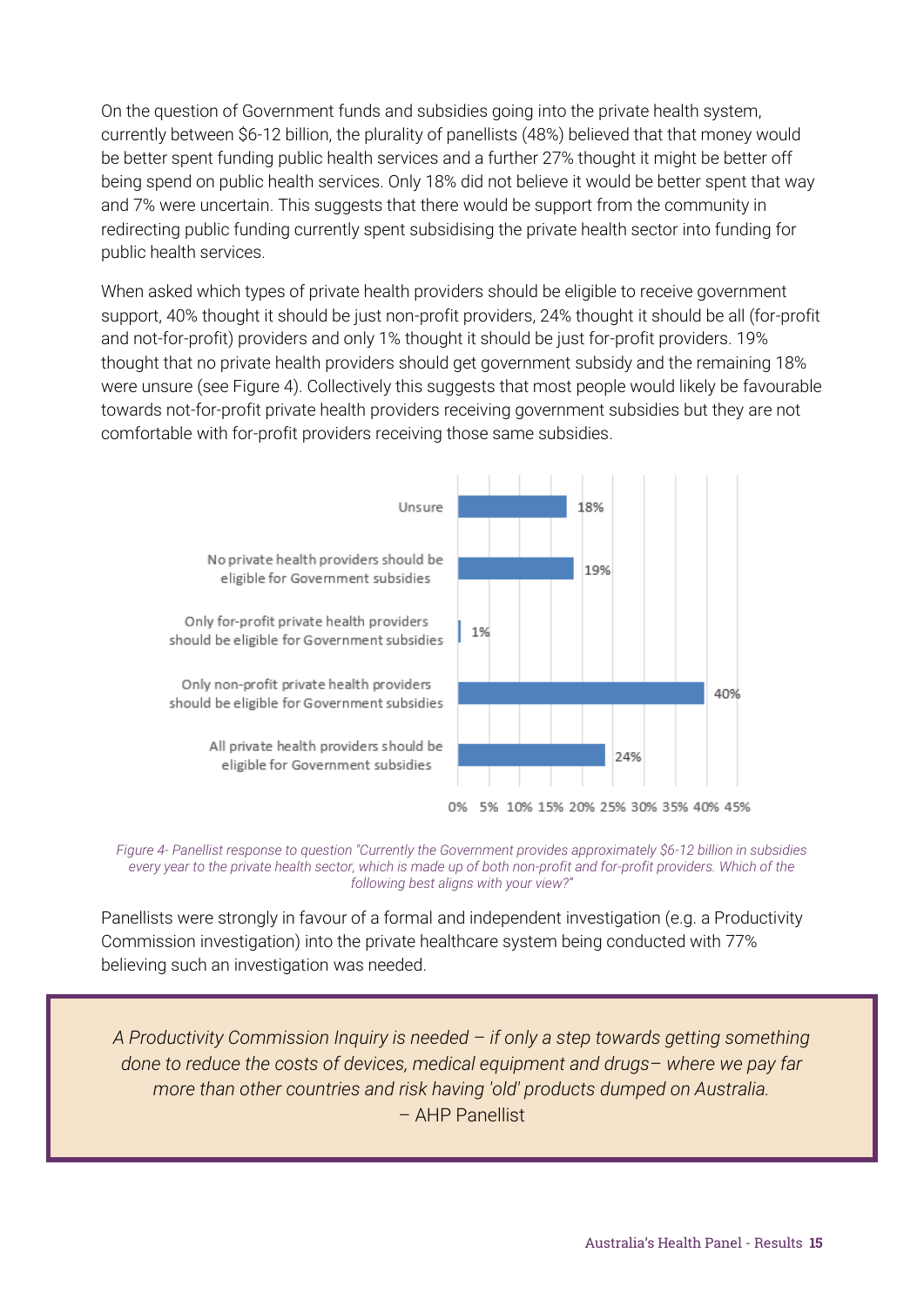In the free text responses, additional themes that emerged from panellist responses included:

- A pushback against the idea that the quality of healthcare in the private system was "better", with many panelists reporting they had experienced the opposite, particularly for major health issues such as cancer.
- A concern that the current system creates a two-tier structure for the "haves and havenots" based on wealth, undermining societal concepts such as fairness and equality.
- Dislike for the increasing number of "holes" in private health system- whether it be gap payments generally getting bigger/more frequent or the increasing number of services not being covered.
- Concerns about the lack of transparency or regulation into how prices are determined in the private health area.
- A view that those living outside major cities were particularly disadvantaged by private care due to a significant reduction in facilities and services available to them.
- Concerns about the way that costs spiraled out of control for those who needed healthcare the most but often have limited disposable income particular among elderly retirees, people living with disabilities and people living with chronic illnesses.
- A belief that some health services should be moved from the private to public system, in particular dental and ambulance.
- Support for the promotion of preventative care activities e.g. gym membership, fitness classes etc through the private health system.
- A view that while, in principle, they did not like the concept of a private health system, a systematic underfunding of the public health system had made the current private health system a necessity.

## <span id="page-15-0"></span>**Conclusion**

In summary, this Australia's Health Panel survey found that Australians have a diverse but negative-leaning view of the private health system.

Australians have a good general idea of what is and is not covered by the private health system, although find that the specifics can be very difficult to compare and understand. They also believe that private health insurance is generally unaffordable and not "value for money", with the poor cost-benefit ratio being by far the leading factor for people to stop having PHI or not get PHI in the first place. This indicates that some fundamental and systematic restructuring of the funding and costs of the private health system is required, in particular for those with reduced access e.g. rural Australians or increased need e.g. elderly Australians.

Unexpectedly the Lifetime Health Cover (LHC) loading was found to be a *disincentive* to joining rather than an *incentive*. Given the broader socioeconomic trends that are impacting on young people in particular, such as the housing crisis and wage stagnation, it would appear that the age limit of 31 is set too low and should be raised. People are unable to afford to get PHI when they turn 31 and the LHC then keeps them out of the system.

Those who do have PHI find the process of making a claim easy and do so relatively often, but many find themselves surprised by the size of the gap payment required. Many Australians "shop around" different private health providers to try get a better deal, but very few use or are even aware of the official Government comparison tool [privatehealth.gov.au.](privatehealth.gov.au) This shows that more